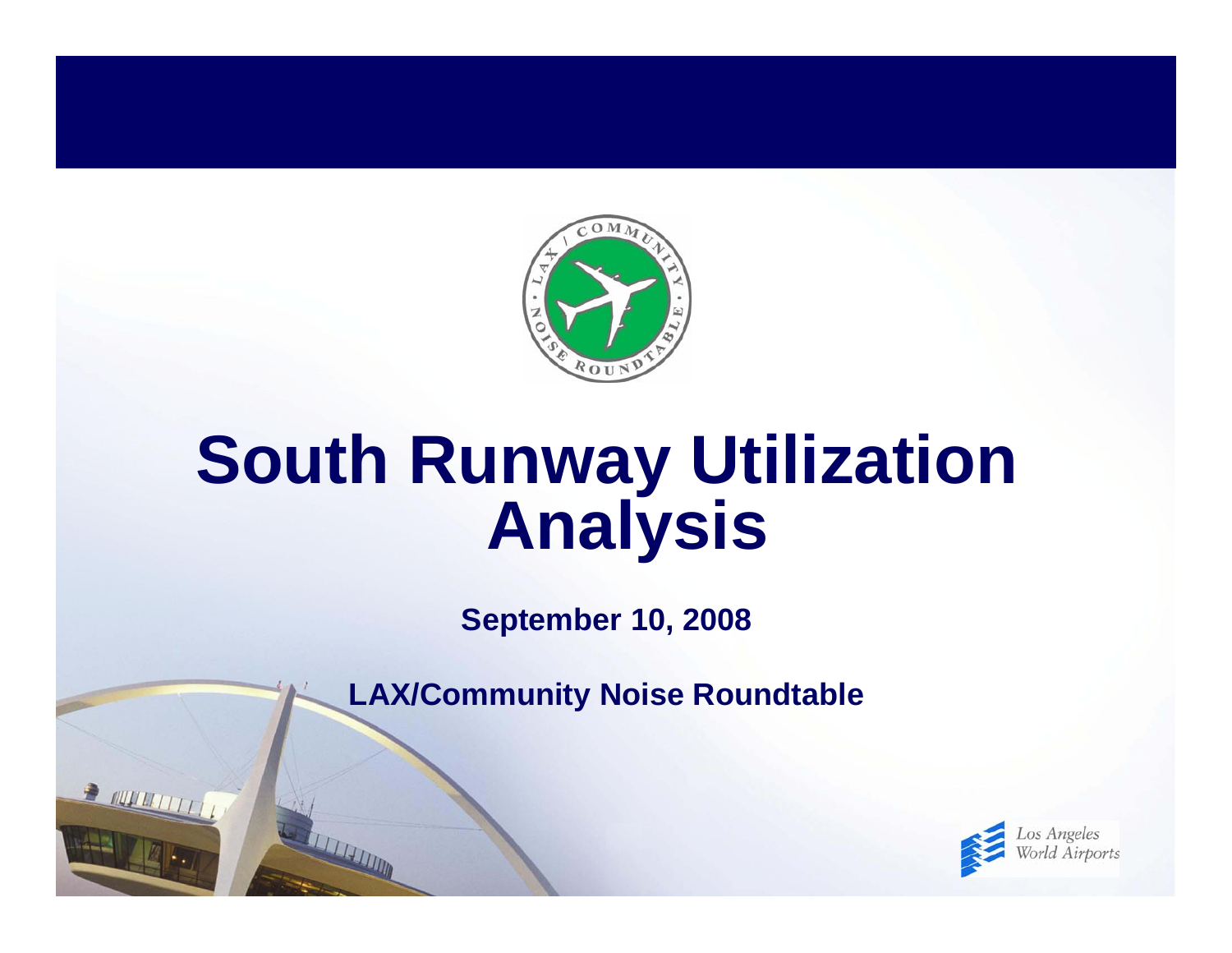# **New Center Taxiway**

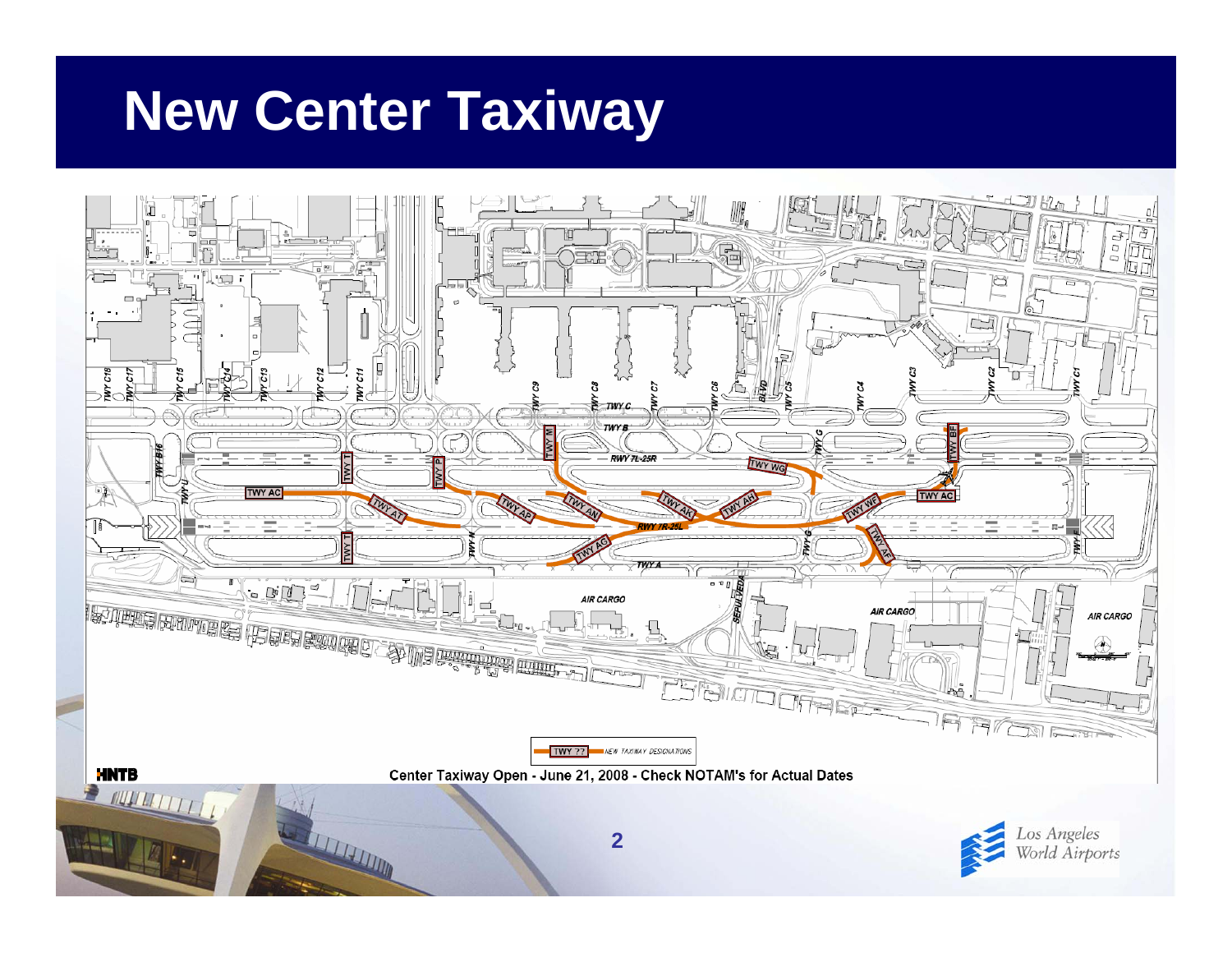#### **Overview**

**P NUTTITITITITI** 

- **Runway Utilization on 25L and 25R**
- **Operations by Air Cargo Carriers**
- **Early Turn Operations**

THE REAL PROPERTY AND IN

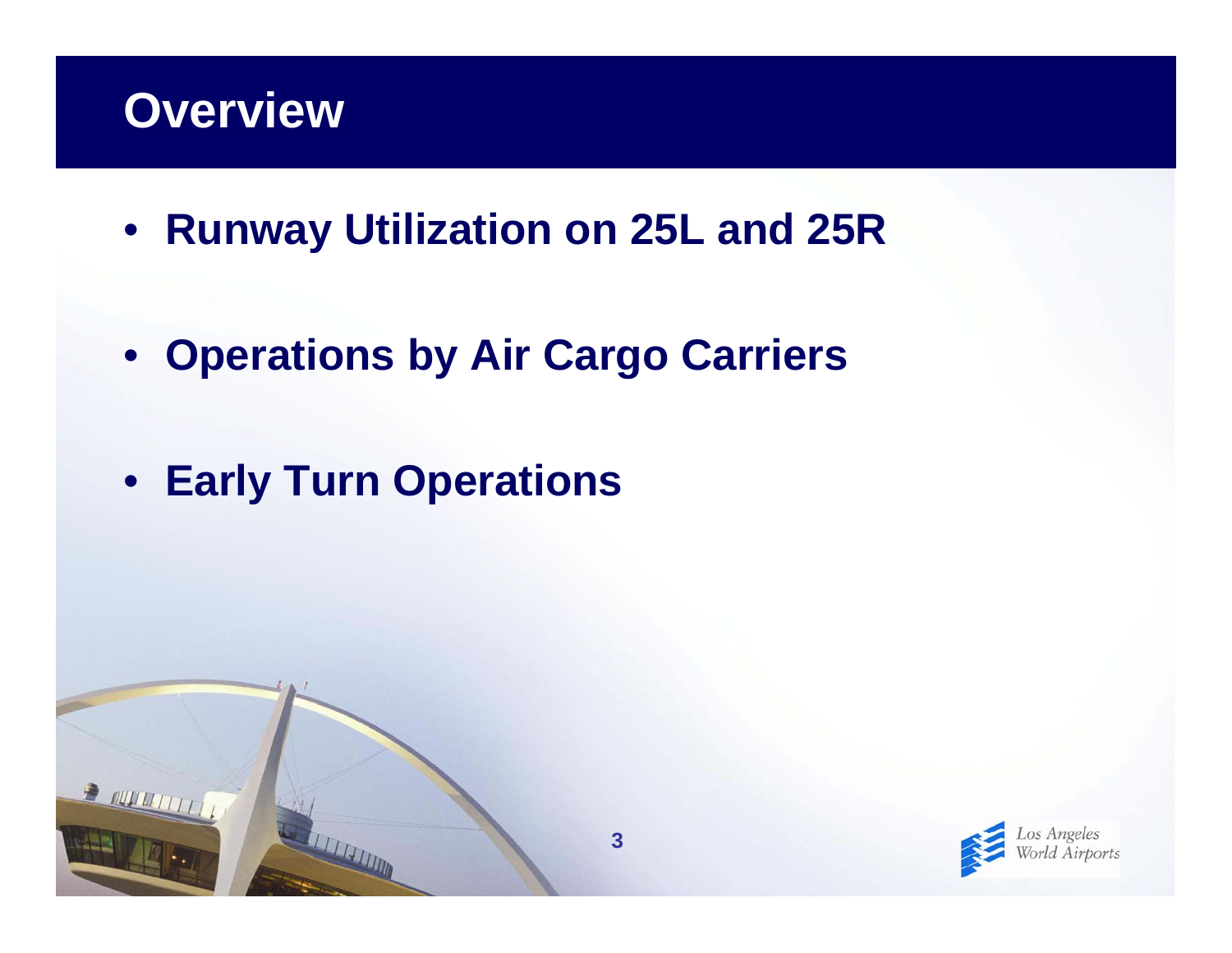# **May 2008 South Runway Utilization**





**TELEVISION**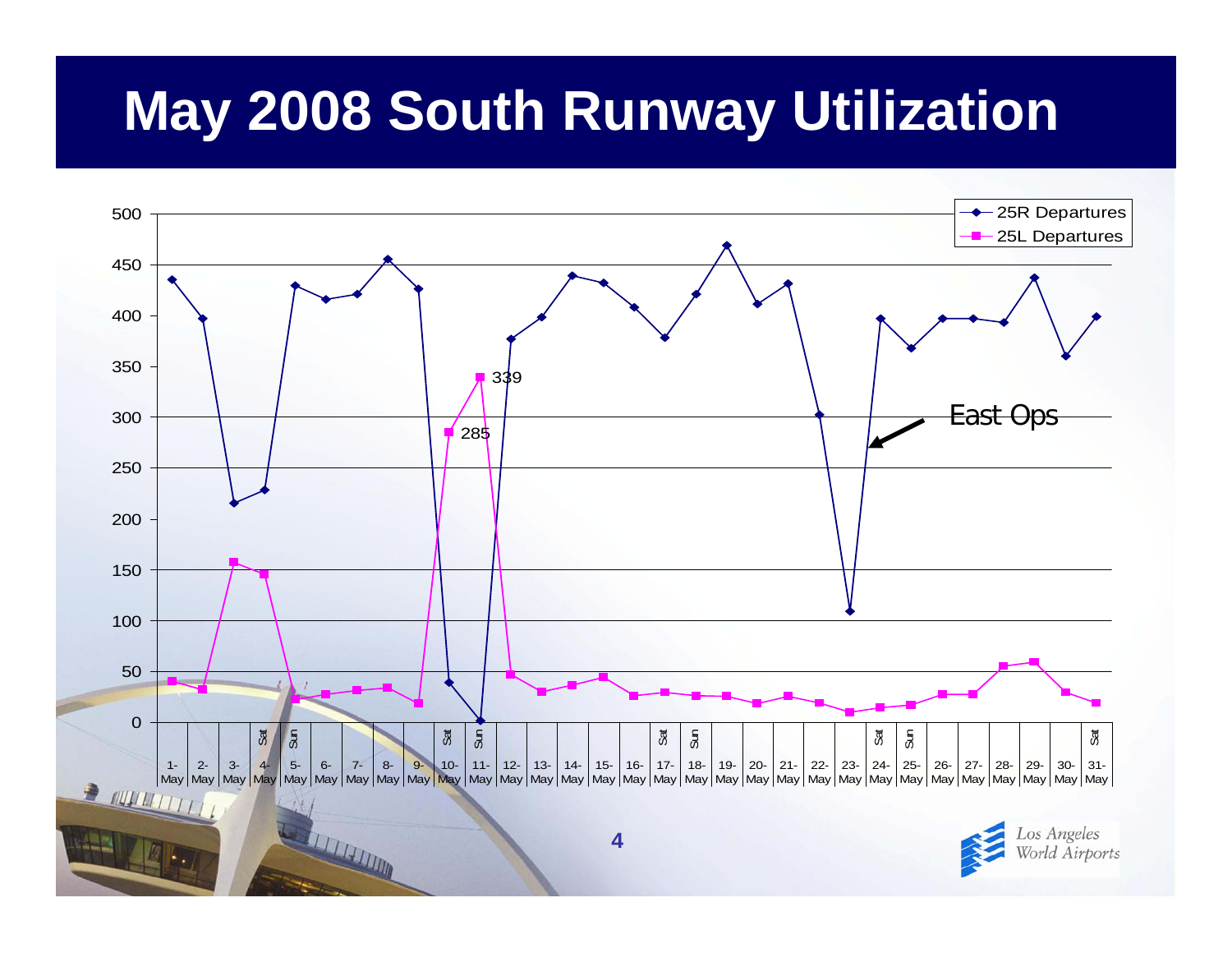# **June 2008 South Runway Utilization**

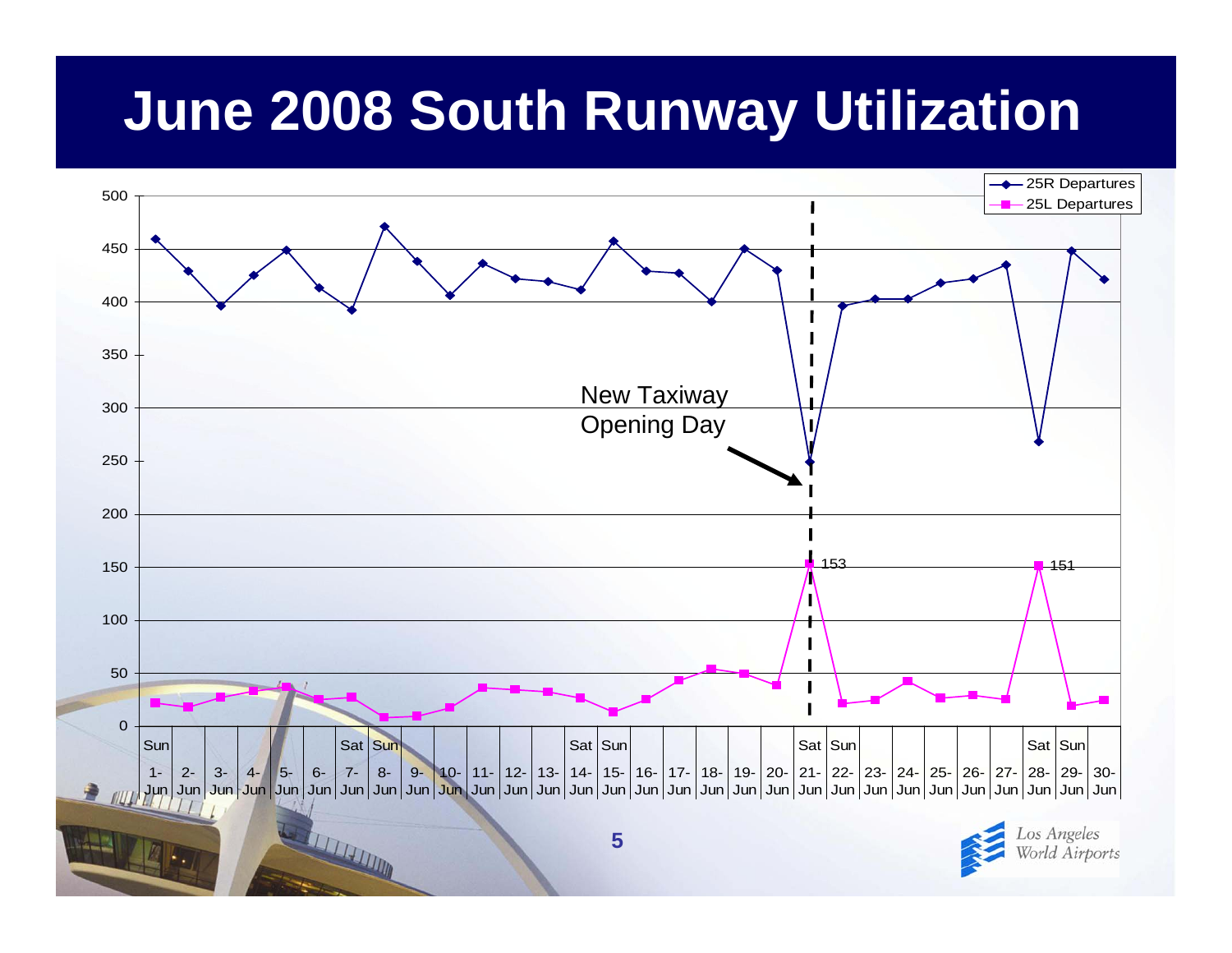# **July 2008 South Runway Utilization**



Los Angeles Torld Airports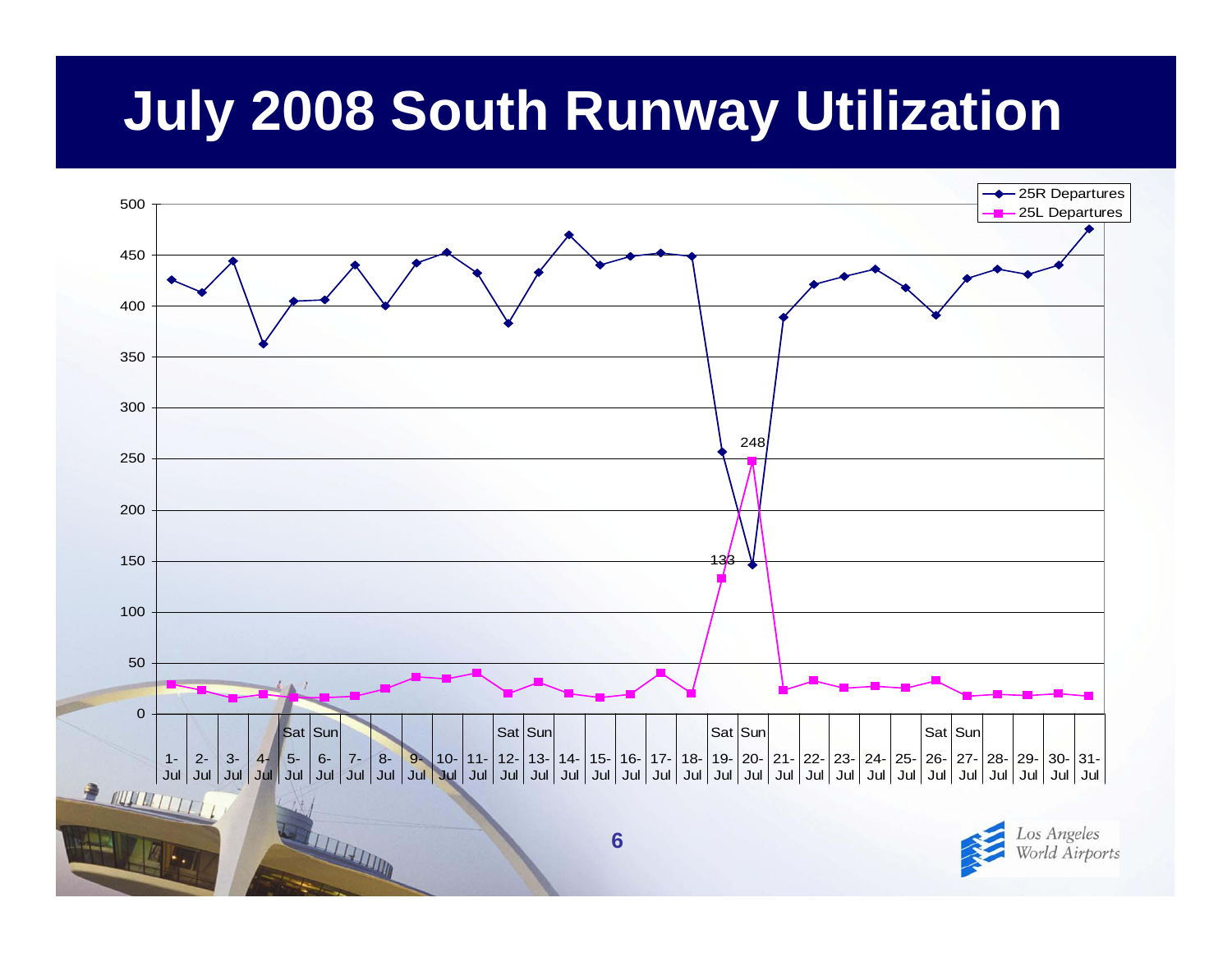#### **August 2008 South Runway Utilization**

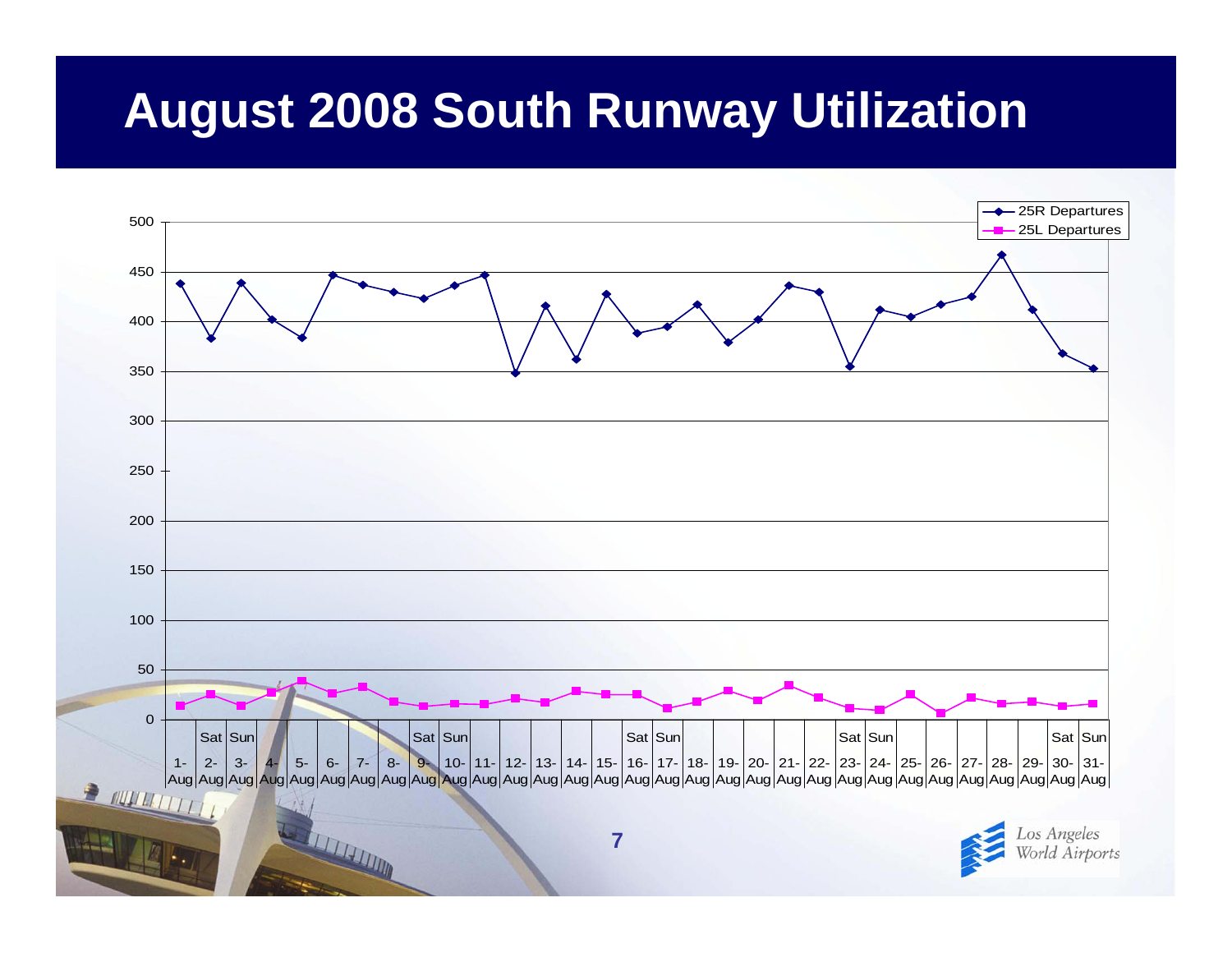#### **25R Weekend Closures Recap**

STATISTICS.

| <b>Date</b>                 | <b>25L</b> | <b>25R</b> | <b>Total</b> | <b>Reason</b>            |
|-----------------------------|------------|------------|--------------|--------------------------|
| May 3rd & 4th               | 302        | 443        | 745          | <b>Partial Closure</b>   |
| <b>Fri &amp; Sat</b>        |            |            |              | <b>18-Hour - Taxiway</b> |
| May 10th & 11th             | 624        | 40         | 664          | <b>Full Closure</b>      |
| <b>Sat &amp; Sun</b>        |            |            |              | 52-Hour - Taxiway        |
| <b>June 21st &amp; 28th</b> | 304        | 517        | 821          | <b>Partial Closure</b>   |
| <b>Two Saturdays</b>        |            |            |              | 21-Hour                  |
|                             |            |            |              | <b>Electrical Work</b>   |
| <b>July 19th &amp; 20th</b> | 381        | 403        | 784          | <b>Partial Closure</b>   |
| <b>Sat &amp; Sun</b>        |            |            |              | 25-Hour                  |
| <b>MILLETT</b>              |            |            |              | <b>Concrete Repair</b>   |

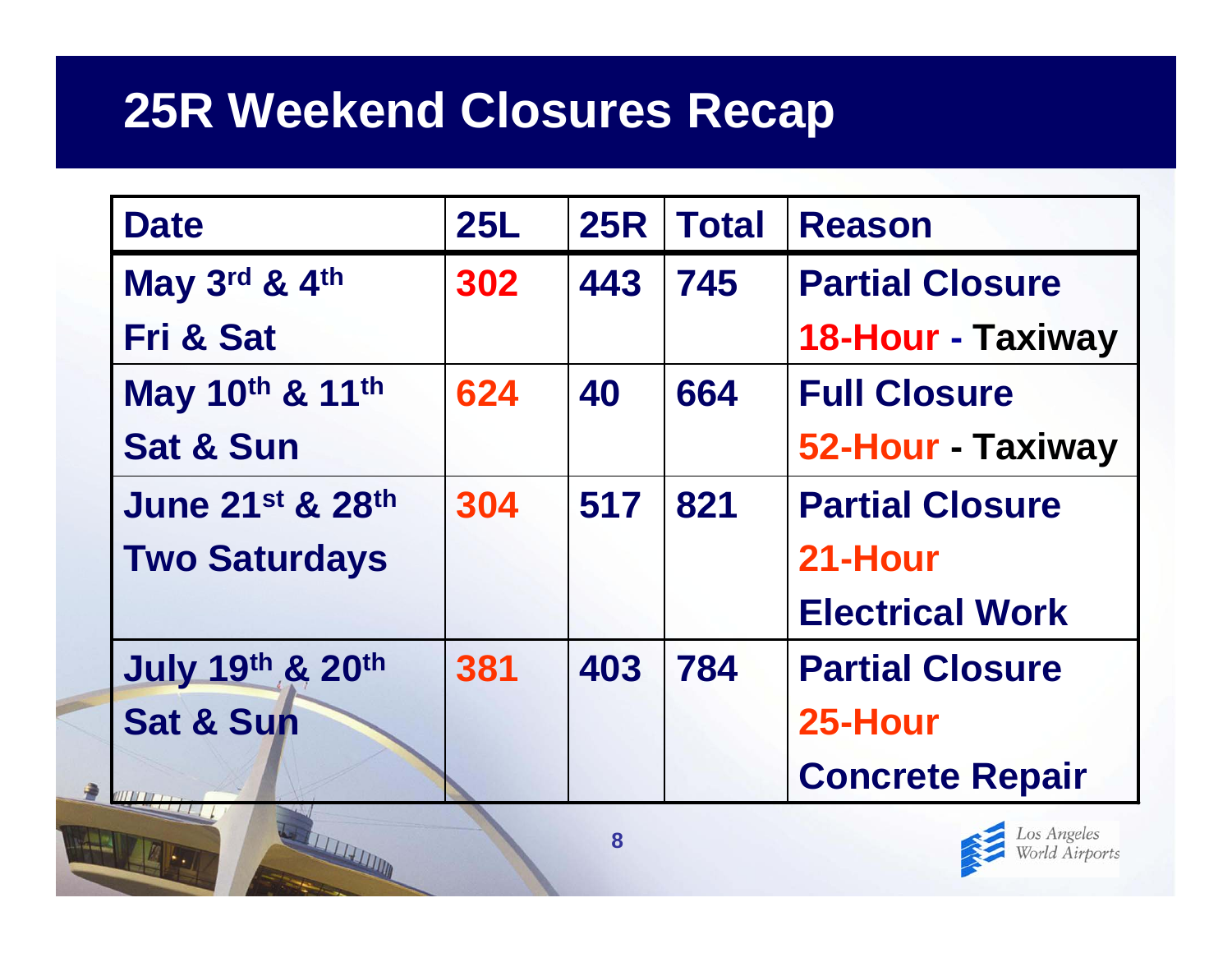#### **Daily Average Ops on Weekdays**

| <b>Weekdays</b> | <b>25L</b> | <b>25R</b> | <b>Total</b> |
|-----------------|------------|------------|--------------|
| <b>May</b>      | 37         | 388        | 425          |
| June            | 31         | 422        | 453          |
| <b>July</b>     | 24         | 433        | 457          |
| <b>August</b>   | 22         | 416        | 438          |



STATISTICS.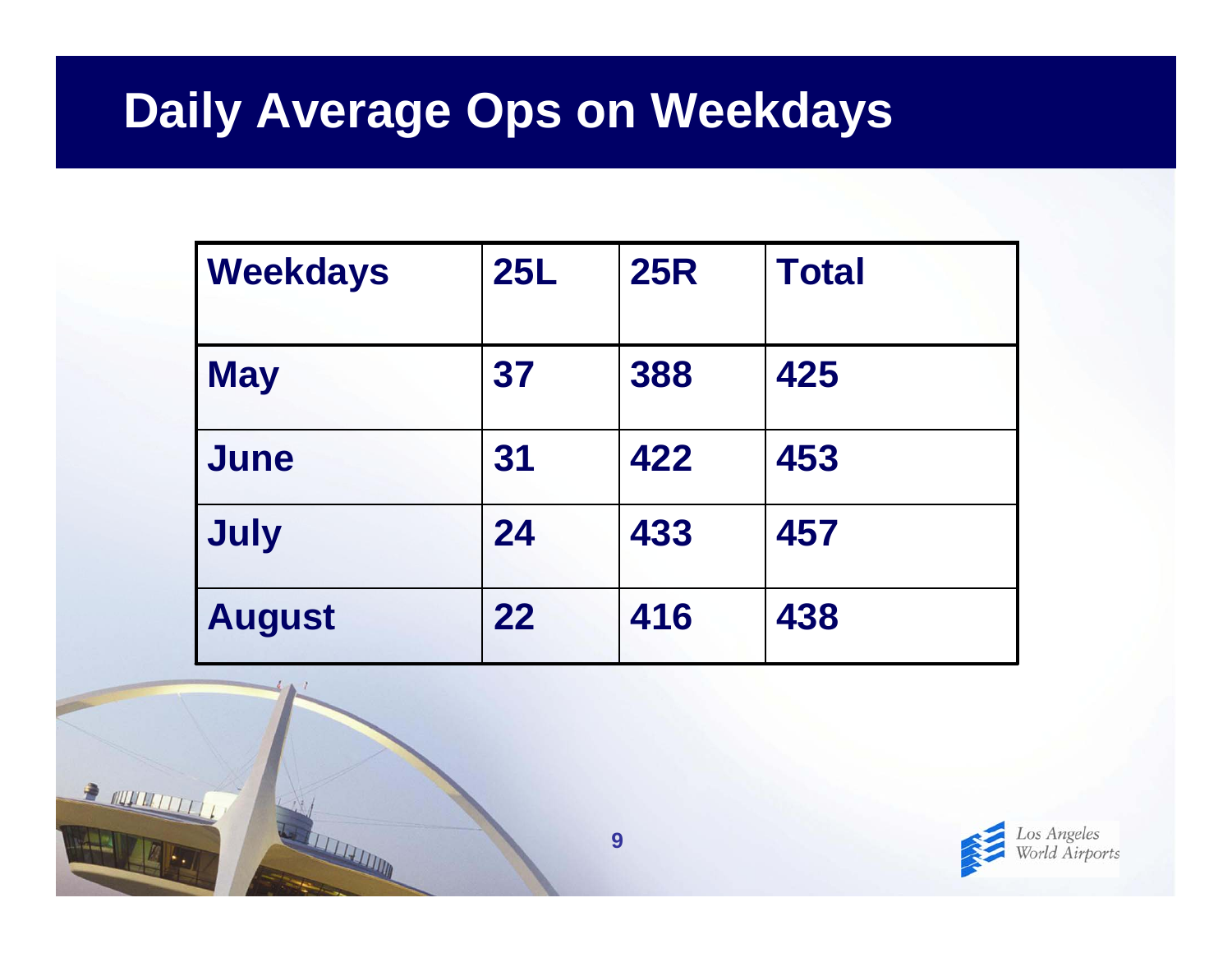#### **Runway Use Comparison**

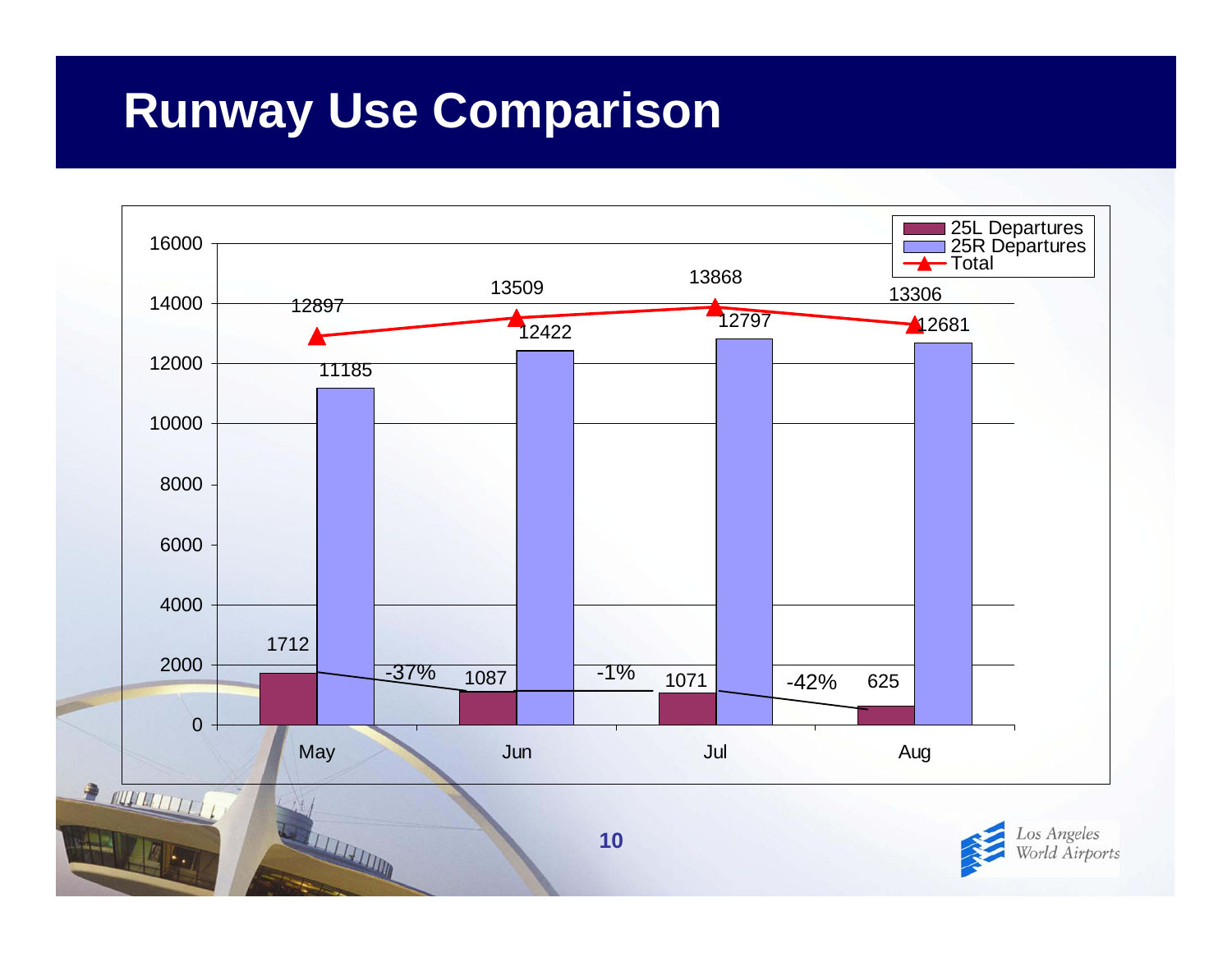#### **Passenger vs. Cargo**

WITH THE R

L





**11**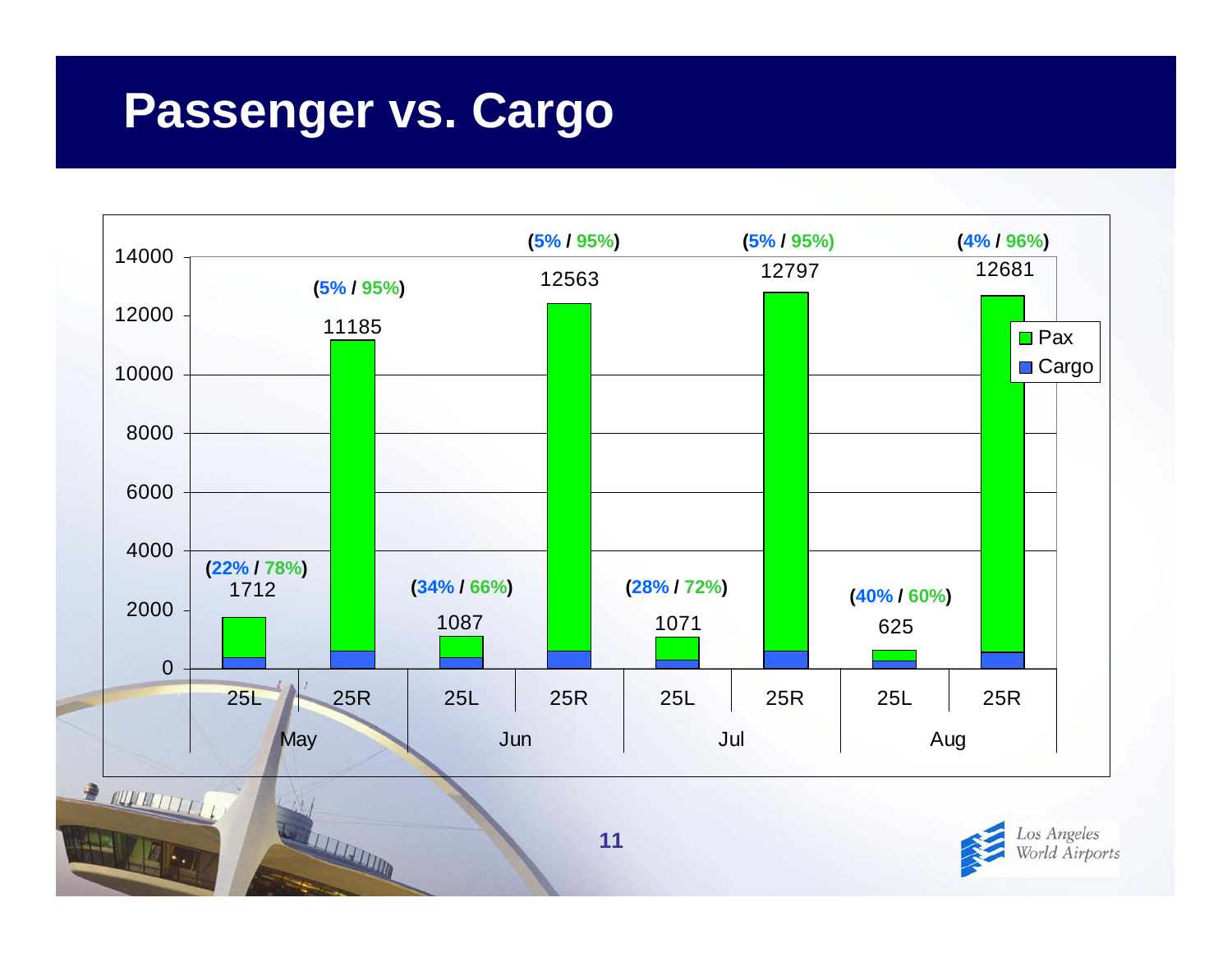#### **All Cargo Departure Operations**

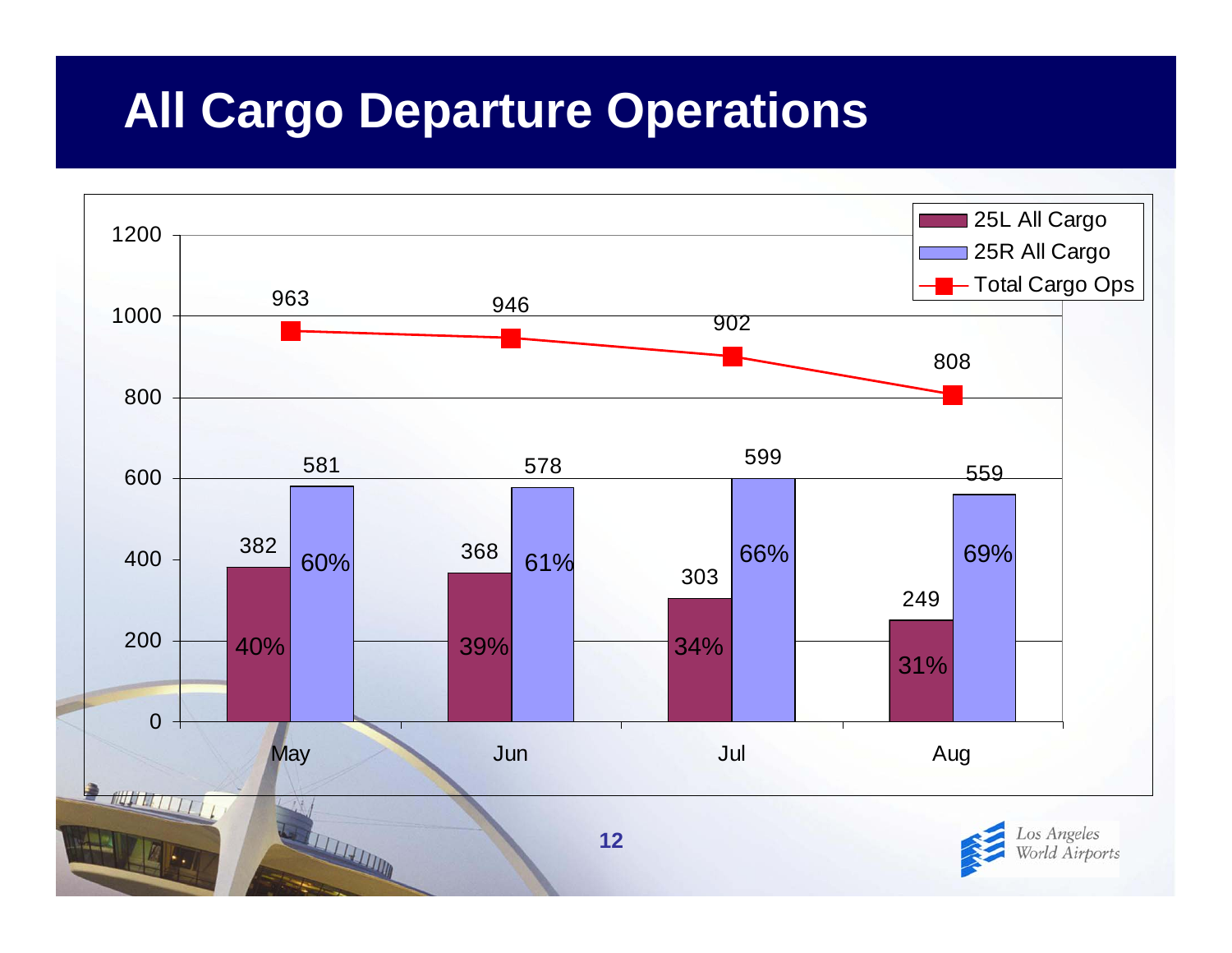#### **Air Cargo Ops – 4 Months Total**

| <b>Cargo Carriers</b>               | 25L            | <b>25R</b>              | <b>Total</b>        | 25L %                     | 25R %                     |
|-------------------------------------|----------------|-------------------------|---------------------|---------------------------|---------------------------|
| <b>Fed Ex</b>                       | 591            | 846                     | 1437                | 41%                       | 59%                       |
| <b>MAS Air Cargo</b>                | 62             | 104                     | 166                 | 37%                       | 63%                       |
| <b>China Airlines</b>               | 60             | 72                      | 132                 | 45%                       | 55%                       |
| <b>Singapore Airlines Cargo</b>     | 48             | 68                      | 116                 | 41%                       | 59%                       |
| Eva Air                             | 47             | 52                      | 99                  | 47%                       | 53%                       |
| <b>DHL</b>                          | 44             | 55                      | 99                  | 44%                       | 56%                       |
| <b>Air China Cargo</b>              | 43             | 23                      | 66                  | 65%                       | 35%                       |
| <b>Airborne Express</b>             | 41             | 133                     | 174                 | 24%                       | 76%                       |
| <b>Nippon Cargo Airlines</b>        | 36             | 70                      | 106                 | 34%                       | 66%                       |
| <b>Polar Air Cargo</b>              | 35             | 70                      | 105                 | 33%                       | 67%                       |
| <b>Cargolux Airlines Intl</b>       | 34             | 48                      | 82                  | 41%                       | 59%                       |
| <b>Japan Airlines</b>               | 33             | 70                      | 103                 | 32%                       | 68%                       |
| <b>Northwest Airlines</b>           | 33             | 62                      | 95                  | 35%                       | 65%                       |
| <b>Kallita Air</b>                  | 32             | 44                      | 76                  | 42%                       | 58%                       |
| <b>Shanghai Airlines Cargo Intl</b> | 29             | 39                      | 68                  | 43%                       | 57%                       |
| <b>Southern Air Cargo</b>           | 22             | 29                      | 51                  | 43%                       | 57%                       |
| <b>China Cargo Airlines</b>         | 22             | 26                      | 48                  | 46%                       | 54%                       |
| <b>Aero Union</b>                   | 18             | 142                     | 160                 | 11%                       | 89%                       |
| Westair                             | 13             | 26                      | 39                  | 33%                       | 67%                       |
| <b>Lufthansa Cargo AG</b>           | $11$           | 23                      | 34                  | 32%                       | 68%                       |
| <b>World Airways</b>                | 11             | 8                       | 19                  | 58%                       | 42%                       |
| <b>Martinair Holland</b>            | 10             | 21                      | 31                  | 32%                       | 68%                       |
| <b>Korean Airlines</b>              | $\mathbf{9}$   | 23                      | 32                  | 28%                       | 72%                       |
| <b>Qantas Airlines</b>              | $\mathbf{9}$   | $\mathbf{9}$            | 18                  | 50%                       | 50%                       |
| <b>Atlas Air</b>                    | 3              | $\mathbf{z}$            | 5                   | 60%                       | 40%                       |
| <b>Aereo Litoral</b>                | $\overline{2}$ | 64                      | 66                  | 3%                        | 97%                       |
| <b>Asiana Airlines</b>              | 1              | $\mathbf{9}$            | 10                  | 10%                       | 90%                       |
| <b>Pak West Airlines</b>            | $\mathbf{1}$   | $\overline{\mathbf{4}}$ | 5                   | 20%                       | 80%                       |
| <b>Capital Cargo Intl</b>           | $\mathbf{1}$   | 3                       | 4                   | 25%                       | 75%                       |
| Air Transport, Inc.                 | $\mathbf{1}$   |                         | 1                   | 100%                      | $\overline{\mathbf{0\%}}$ |
| <b>UPS</b>                          |                | 162                     | 162                 | 0%                        | 100%                      |
| <b>Ameriflight</b>                  |                | 3                       | 3                   | $O\%$                     | 100%                      |
| <b>Kallita Flying Service</b>       |                | 3                       | $\overline{\omega}$ | $\overline{\mathbf{O\%}}$ | 100%                      |
| <b>Cargojet Airways</b>             |                | $\mathbf{1}$            | 1                   | 0%                        | 100%                      |
| <b>Ryan Air</b>                     |                | $\mathbf{1}$            | 1                   | $O\%$                     | 100%                      |
| <b>Contract Air Cargo</b>           |                | $\mathbf{I}$            | $\mathbf{1}$        | 0%                        | 100%                      |
| <b>Grand Total</b>                  | 1302           | 2316                    | 3618                | 36%                       | 64%                       |

LAET

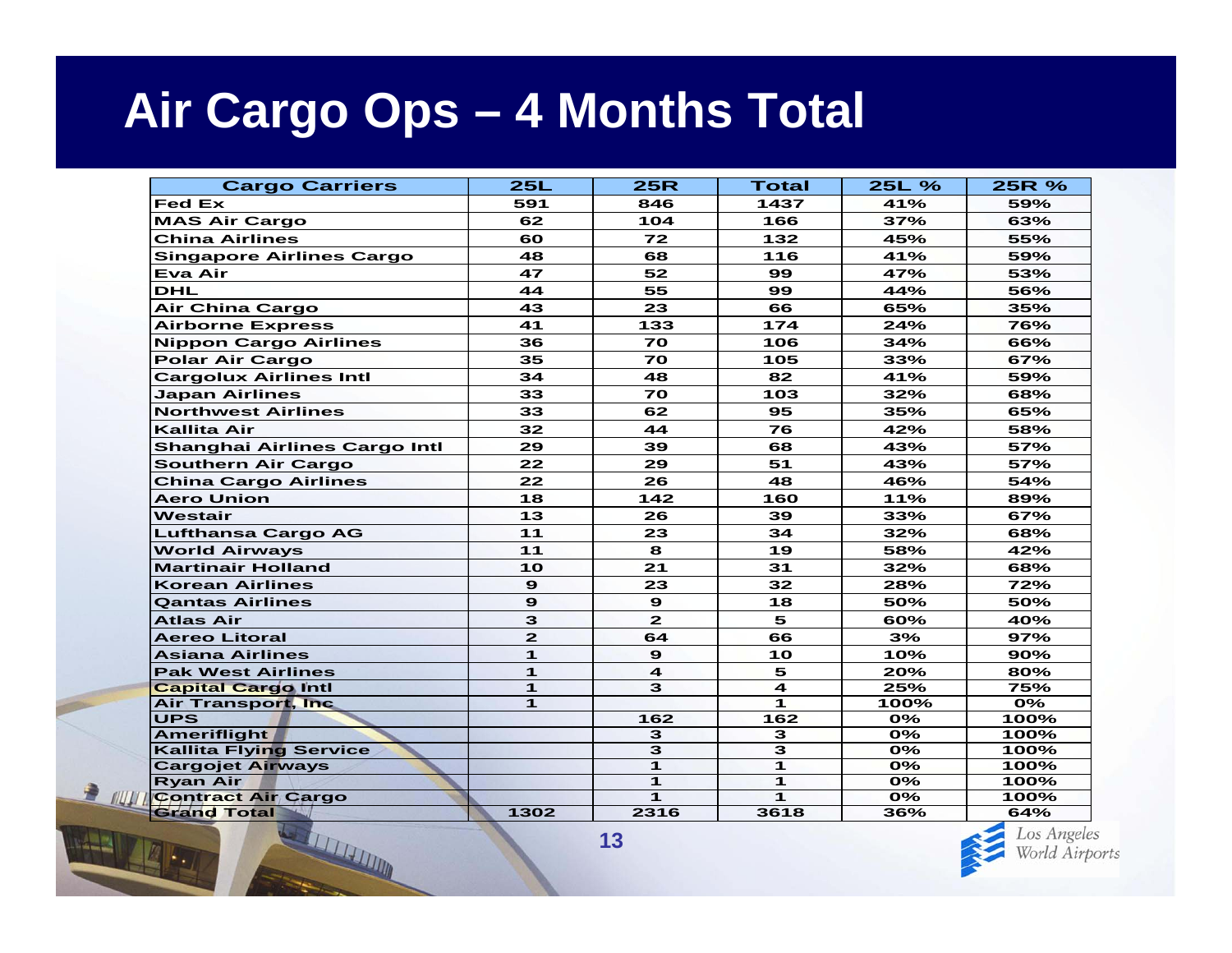#### **Air Cargo – 4 Months Total**

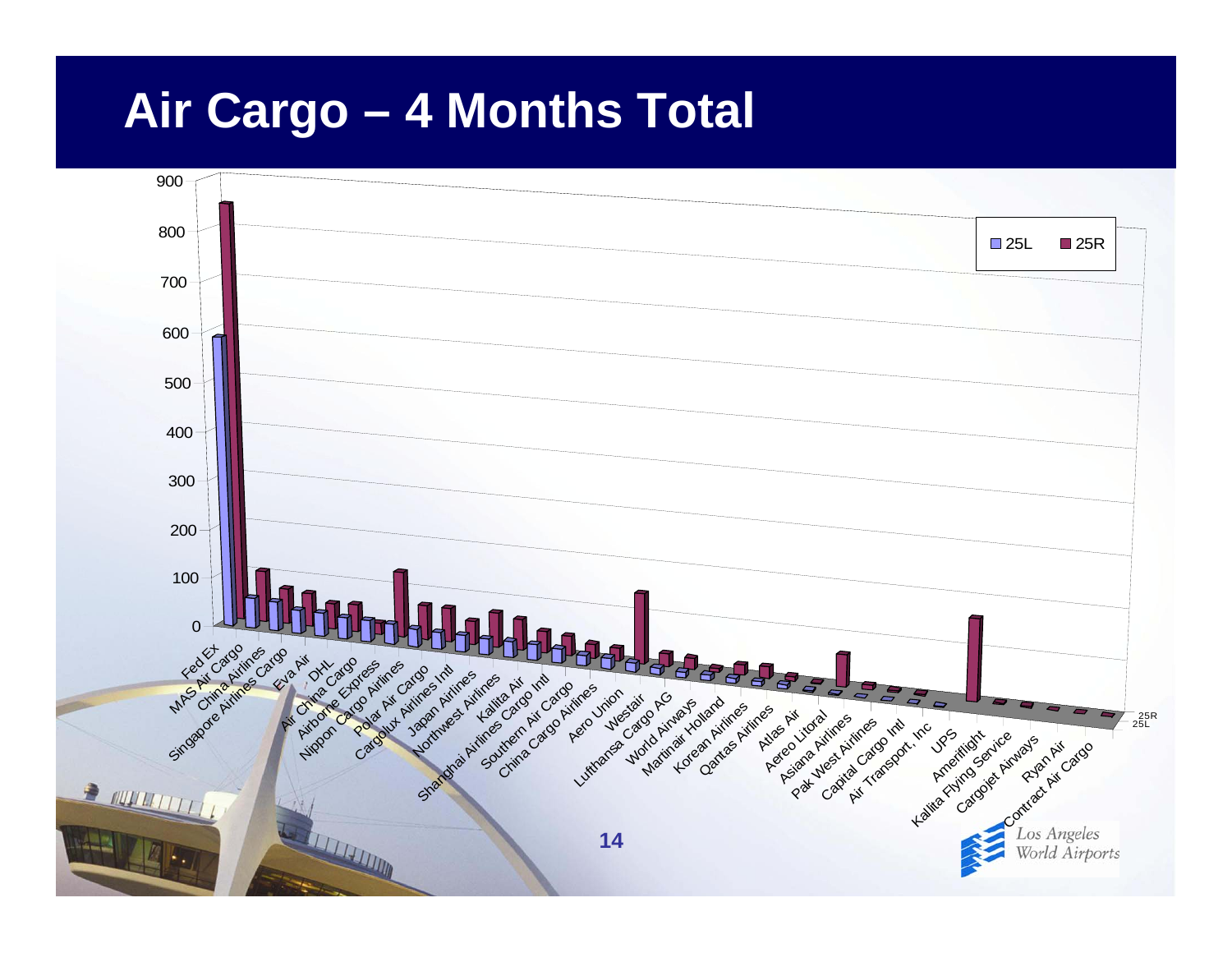## **25L Time of Day – May to July Timeframe**

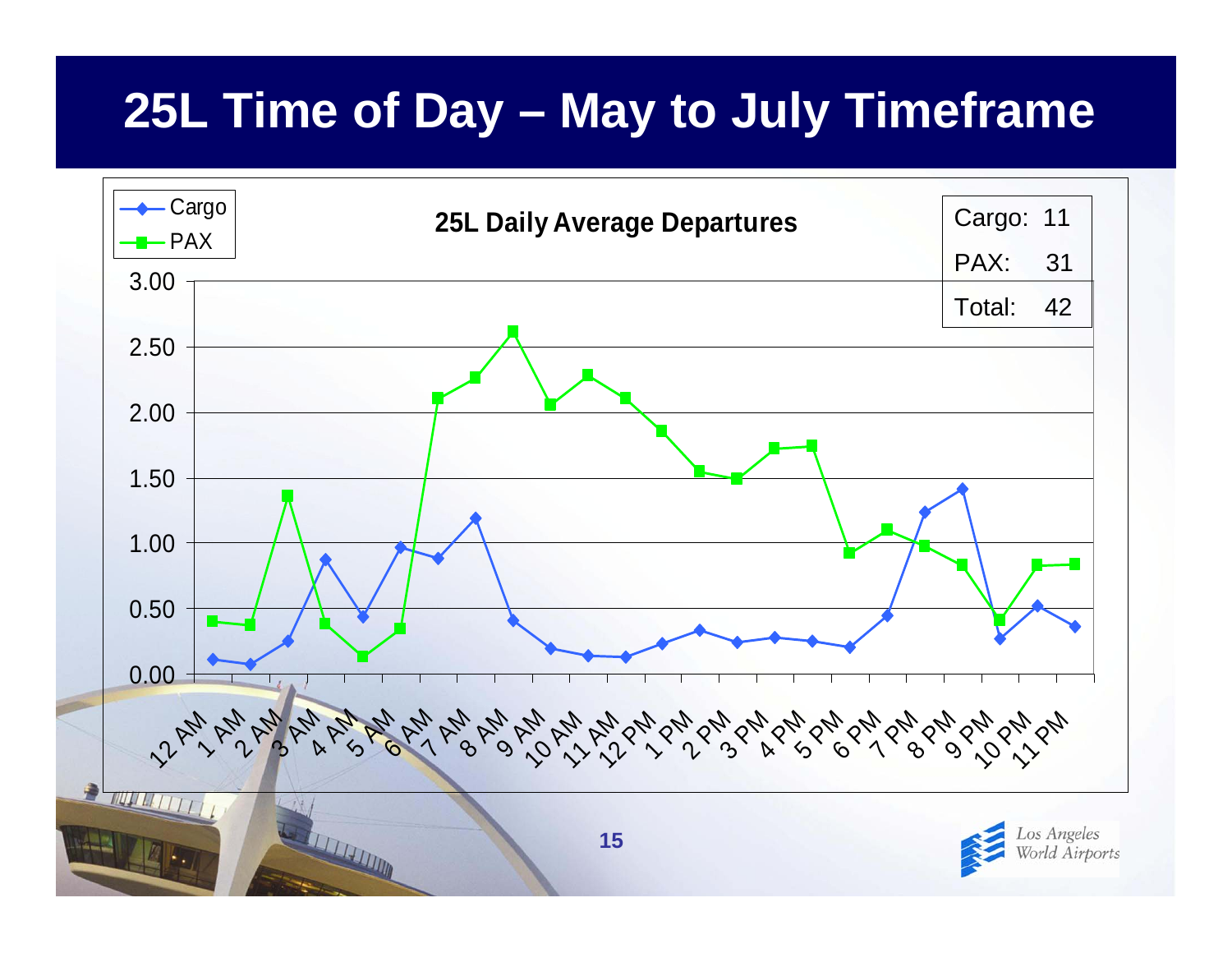## **25L Time of Day – August**

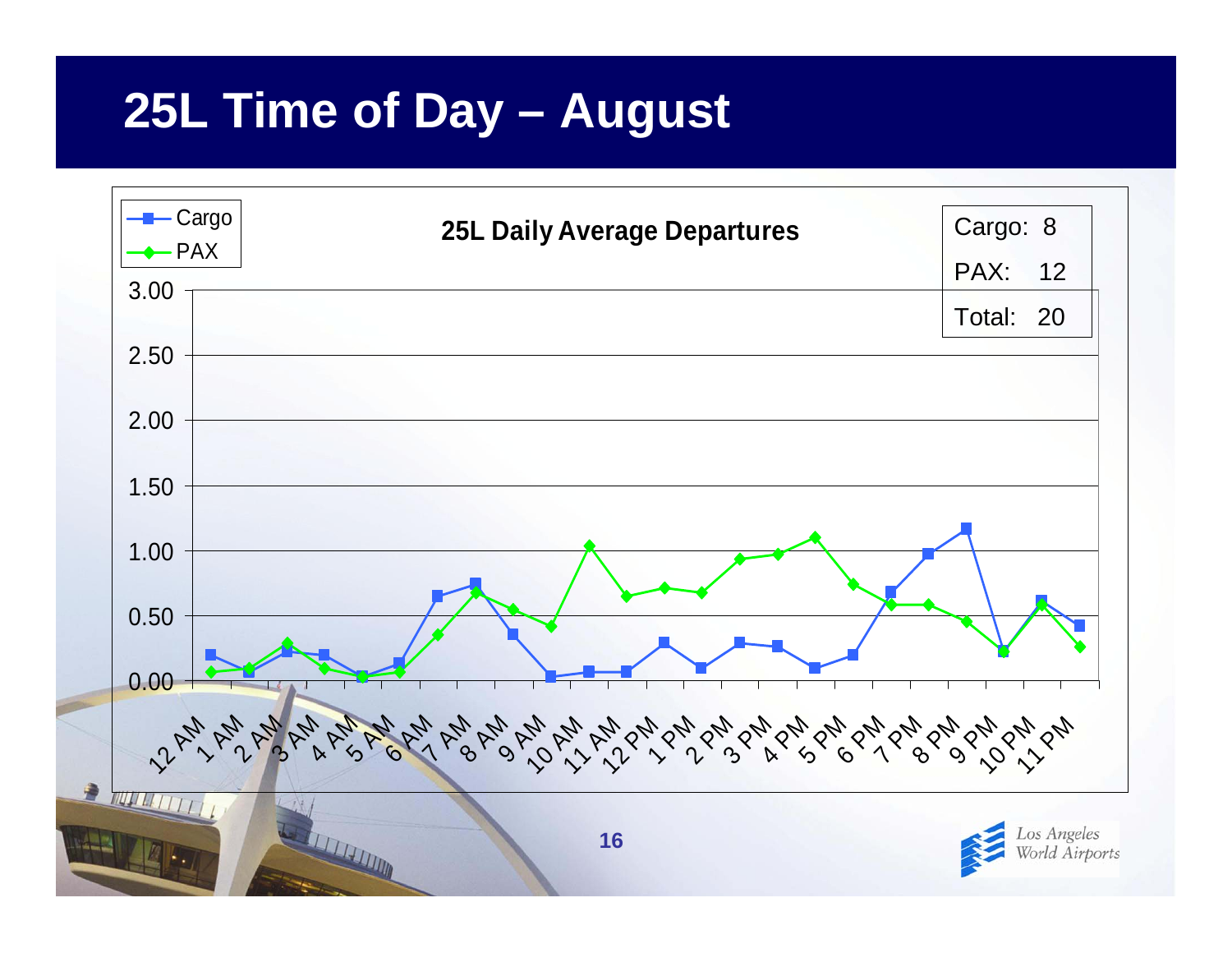# **25R Time of Day – May to July Timeframe**

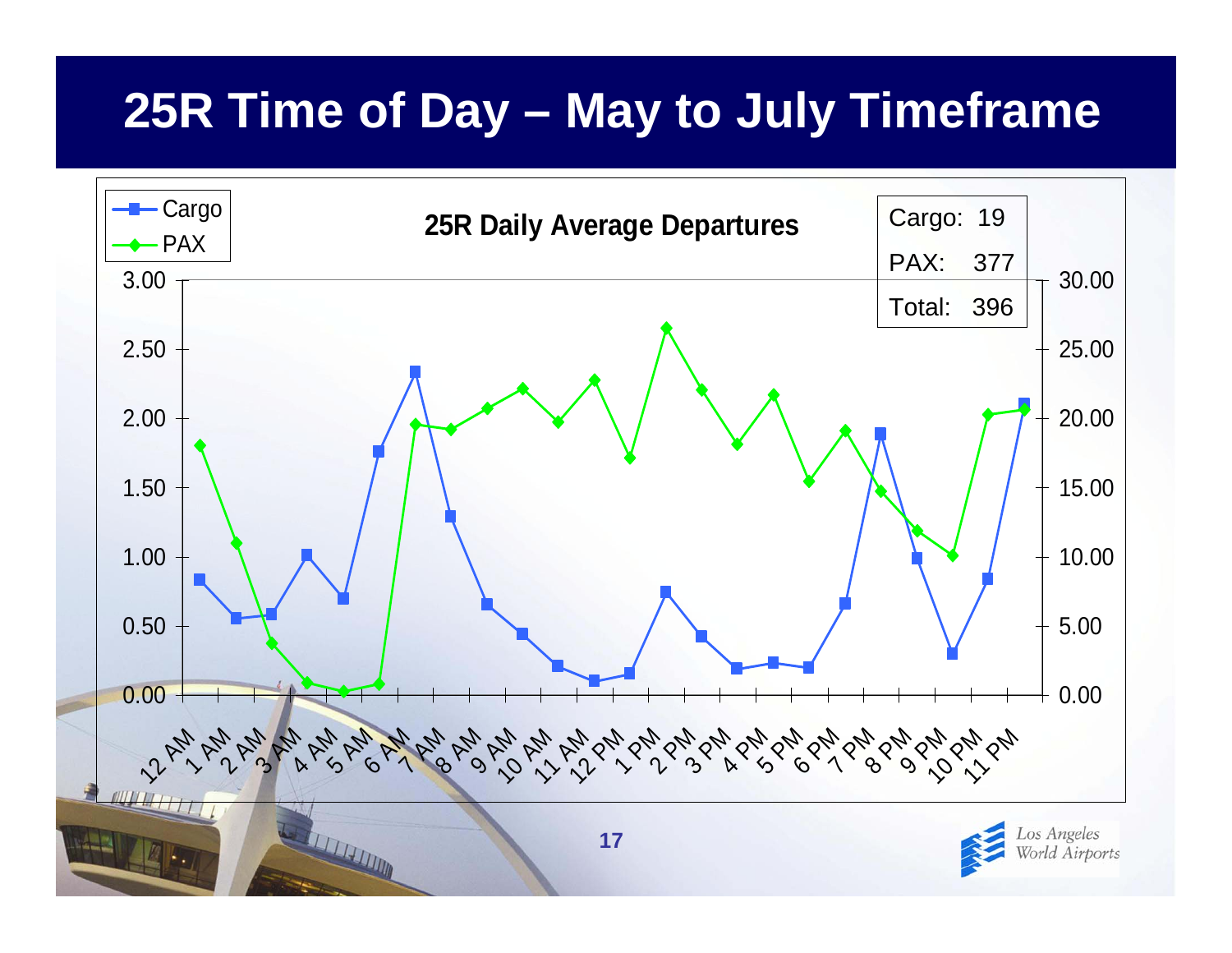## **25R Time of Day – August**

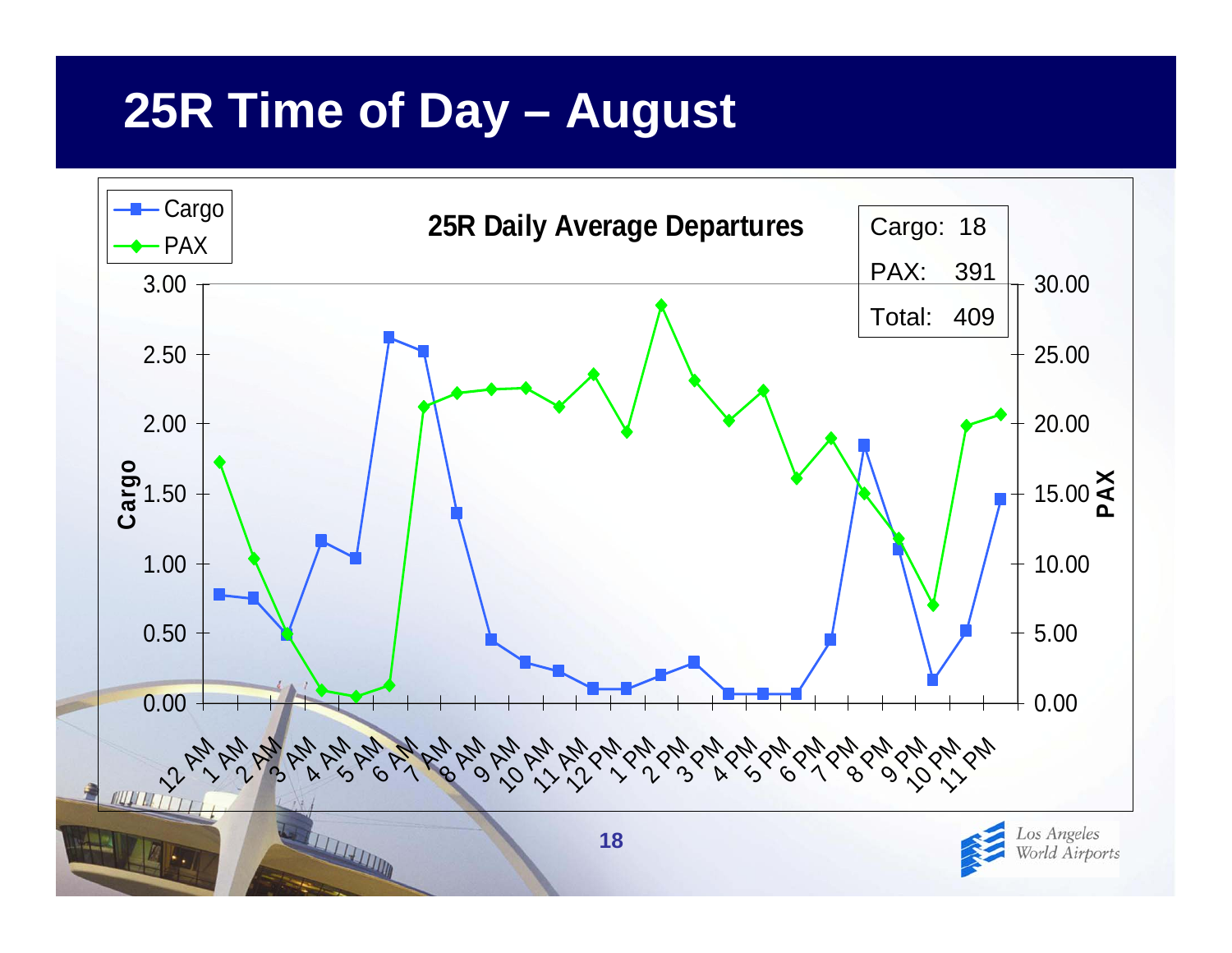## **South Early Turn Comparison**

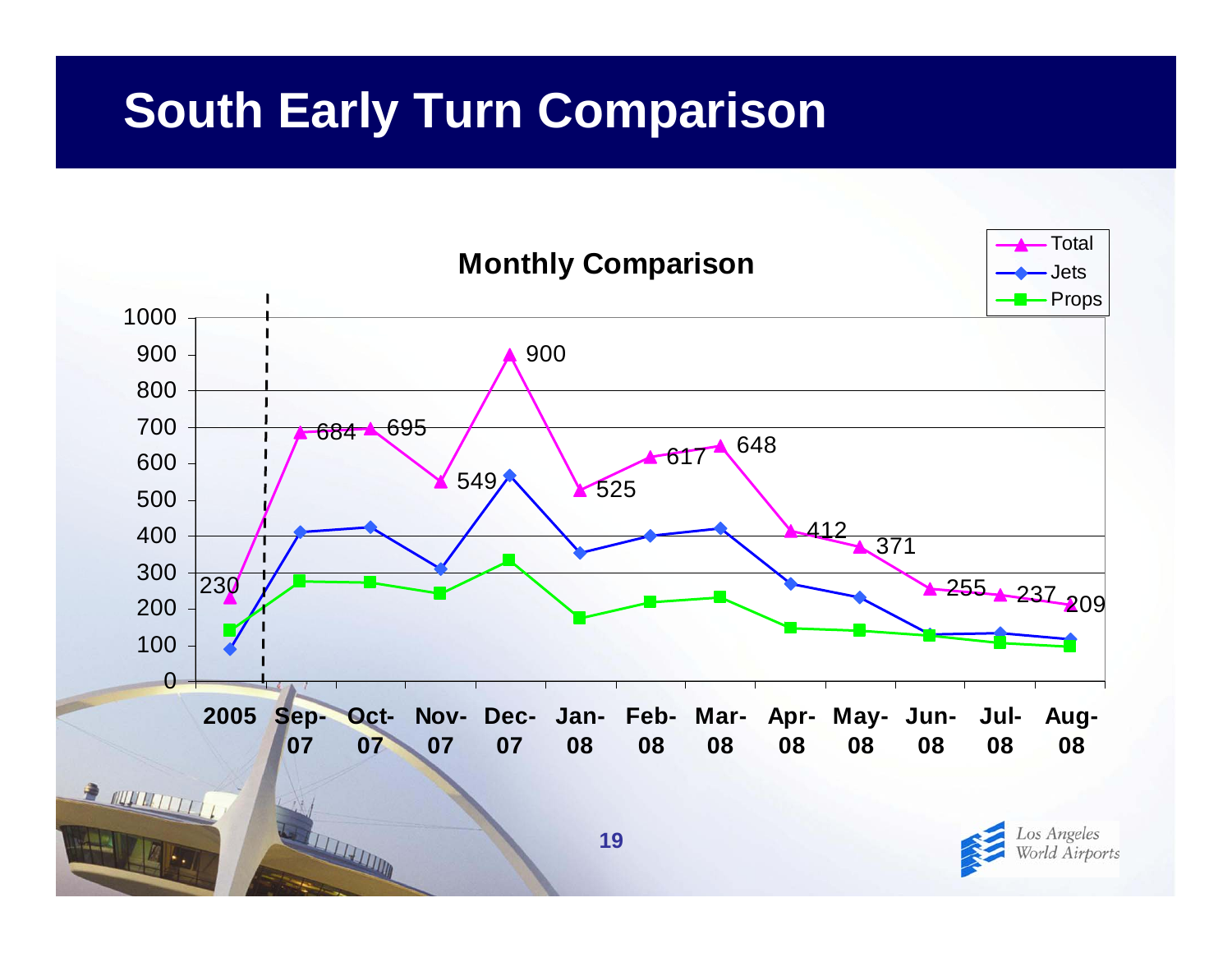## **South Early Turn Comparison**

|             | <b>Gate</b> | 25L | <b>25R</b> | <b>Total</b> |  |  |  |
|-------------|-------------|-----|------------|--------------|--|--|--|
| <b>May</b>  | <b>ES</b>   | 28  | 10         |              |  |  |  |
|             | Н           | 204 | 129        | 371          |  |  |  |
|             |             |     |            |              |  |  |  |
| <b>June</b> | <b>ES</b>   | 24  | 27         |              |  |  |  |
|             | Н           | 89  | 115        | 255          |  |  |  |
|             |             |     |            |              |  |  |  |
| <b>July</b> | <b>ES</b>   | 20  | 25         |              |  |  |  |
|             | н           | 79  | 113        | 237          |  |  |  |
|             |             |     |            |              |  |  |  |
| Aug         | <b>ES</b>   | 10  | 32         |              |  |  |  |
|             | н           | 64  | 103        | 209          |  |  |  |

**REAL PROPERTY AND** 



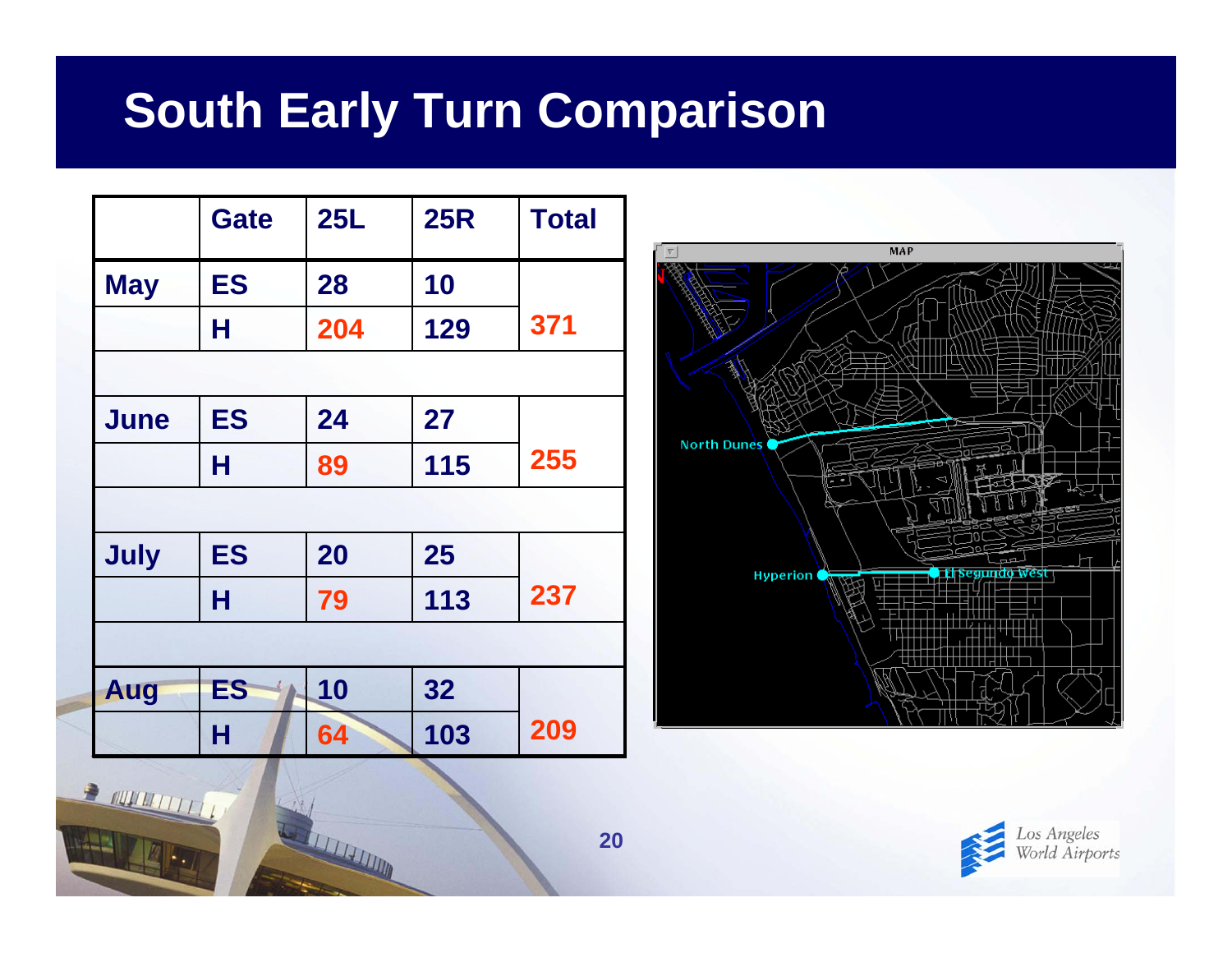## **Sample Early Turns**

#### 5/10 Saturday 8/31 Sunday

A THE THE TIME



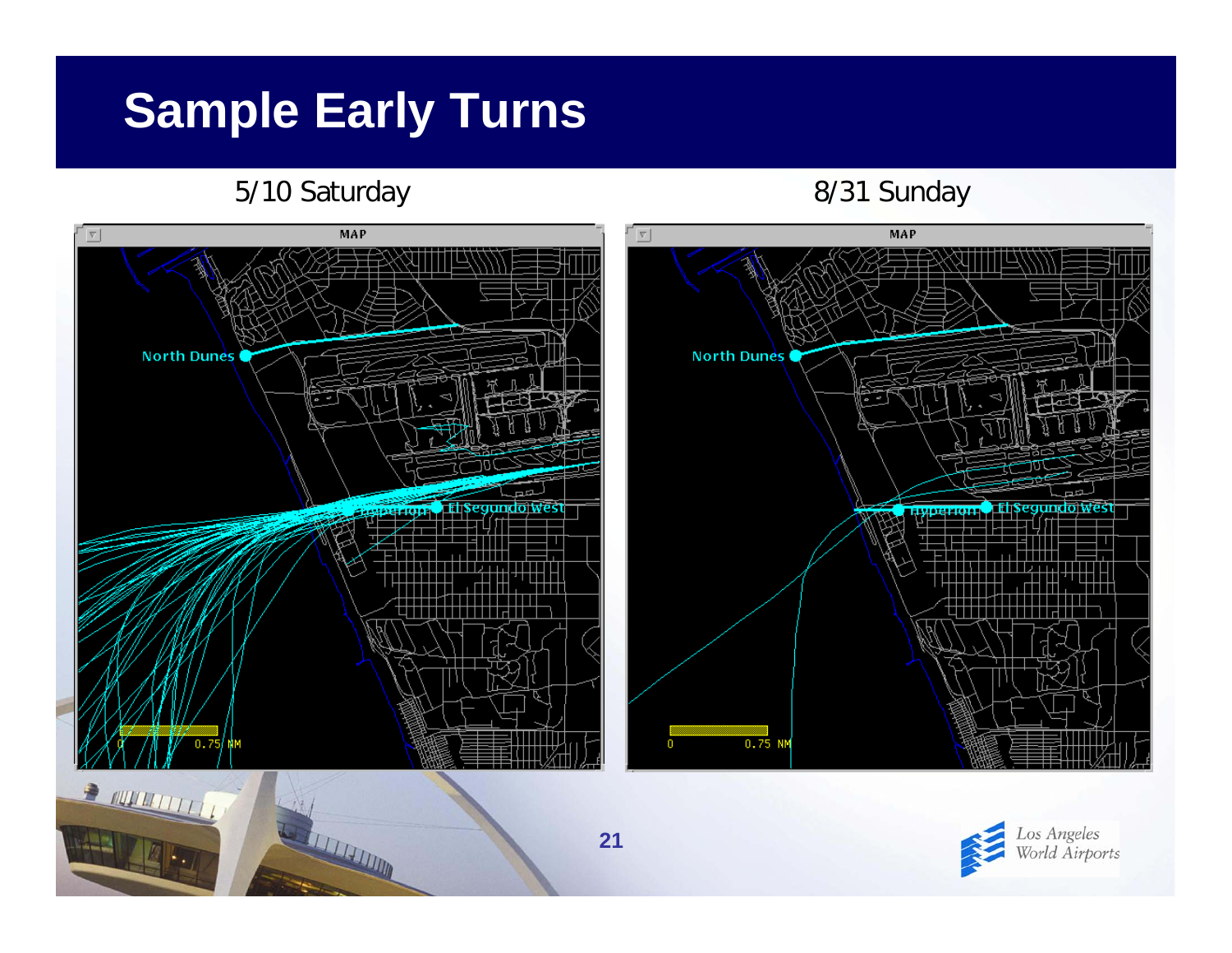## **A380 Noise Comparison on Arrivals at LAX**

| <b>SEL</b>       | 11/28/07       |             |             | 8/5/08         | 8/5/08         |
|------------------|----------------|-------------|-------------|----------------|----------------|
|                  | <b>Arrival</b> |             |             | <b>10 AM</b>   | <b>1:29 PM</b> |
|                  |                |             |             | <b>Arrival</b> | <b>Arrival</b> |
| <b>Monitor</b>   | A380           | <b>B747</b> | <b>B777</b> | A380           | A380           |
| ATH <sub>2</sub> | 88.4           | 86.7        | 82.7        | 85.3           | 86.9           |
| <b>ING4</b>      | 82.7           | 81.5        | 76.8        | 78.3           | 83.3           |
| <b>ING6</b>      | 89.1           | 91.8        | 89.9        | 87.8           | 89.6           |
| LNX1             | 95.7           | 95.9        | 92.0        | 94.8           | 95             |
| LNX <sub>2</sub> | 80.2           | 82.0        | 77.6        | 81.0           | 81.9           |
| LNX3             | 81.0           | 80.4        | 76.0        | 81.2           | 80.9           |
| <b>Average</b>   | 86.2           | 86.4        | 82.5        | 84.7           | 86.3           |



REAL PROPERTY OF

**CELEBRATION**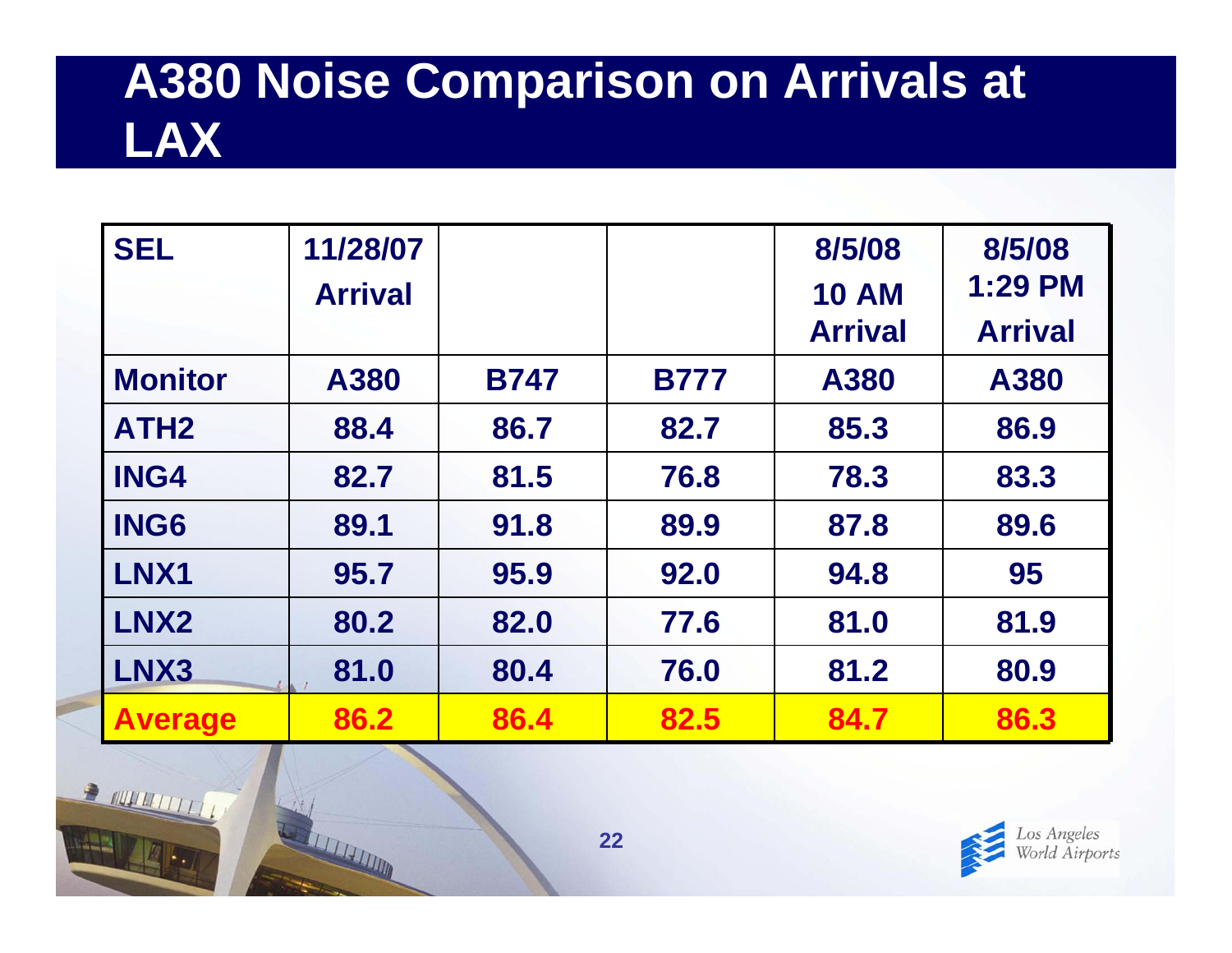## **A380 Noise Comparison on Departures at LAX**

| <b>SEL</b>       | 11/30/07         |             |             | 8/5/08           | 8/6/08           |
|------------------|------------------|-------------|-------------|------------------|------------------|
|                  | <b>Departure</b> |             |             | <b>Departure</b> | <b>Departure</b> |
| <b>Monitor</b>   | A380             | <b>B747</b> | <b>B777</b> | A380             | A380             |
| ESG1             | 91.7             | 92          | 83.9        | 81               | 80.4             |
| ESG <sub>2</sub> | 96.9             | 93.7        | 86.1        | 86.2             | 85.1             |
| ESG <sub>3</sub> | 86.8             | 90          | 79.7        | 77               | 80.2             |
| ESG5             | 84.9             | 84.9        | 78.1        | 81.3             |                  |
| PDR <sub>1</sub> | 84.6             | 79.5        | 81.5        | 74.9             |                  |
|                  |                  |             |             |                  |                  |
| <b>Average</b>   | 89.0             | 88.0        | 81.9        | 80.1             |                  |



 $\mathbb{F} \cdot I$ 

**CELEBRATION**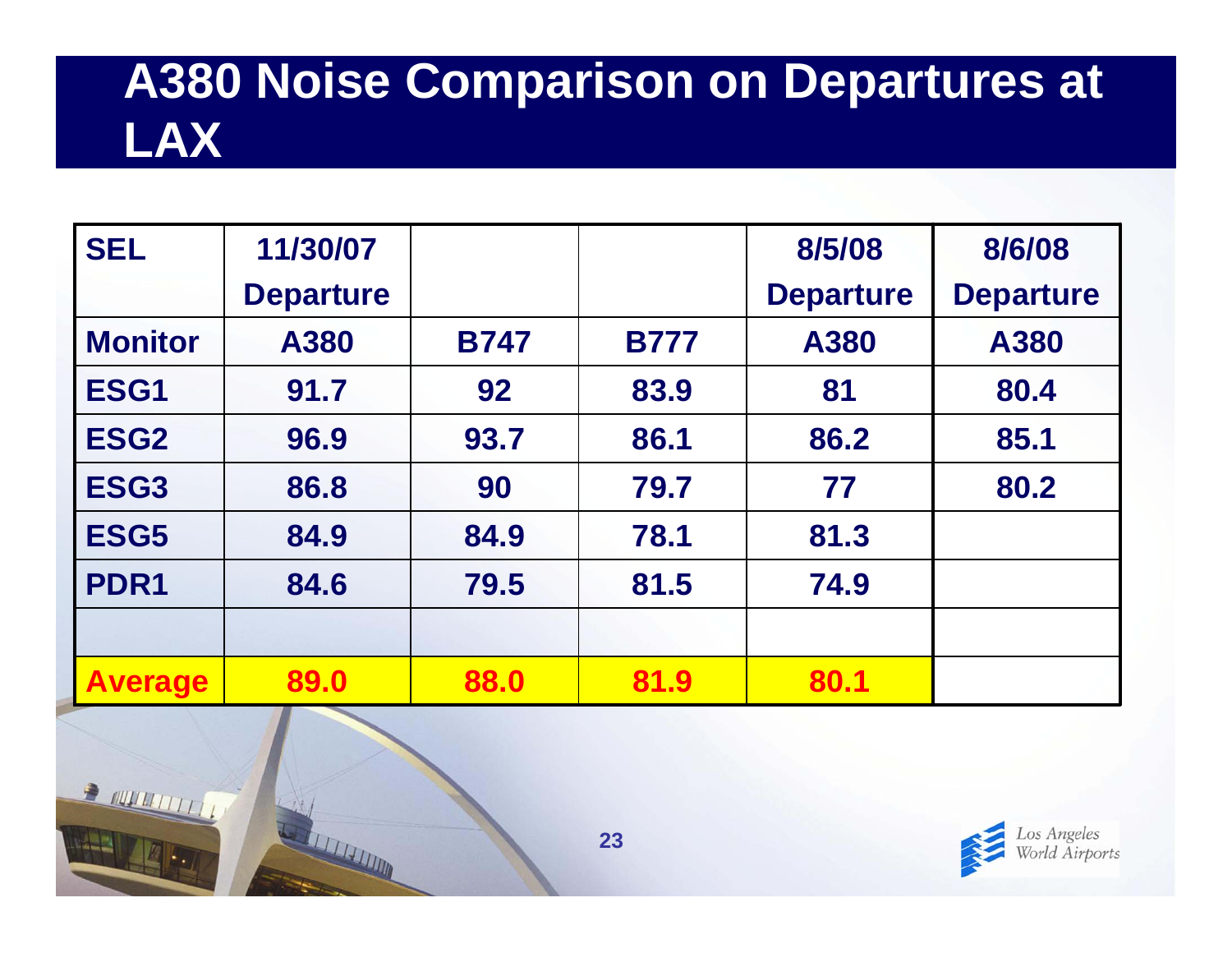#### **A380 Noise Comparison at Heathrow**

Arrivals A3B0 vs B747